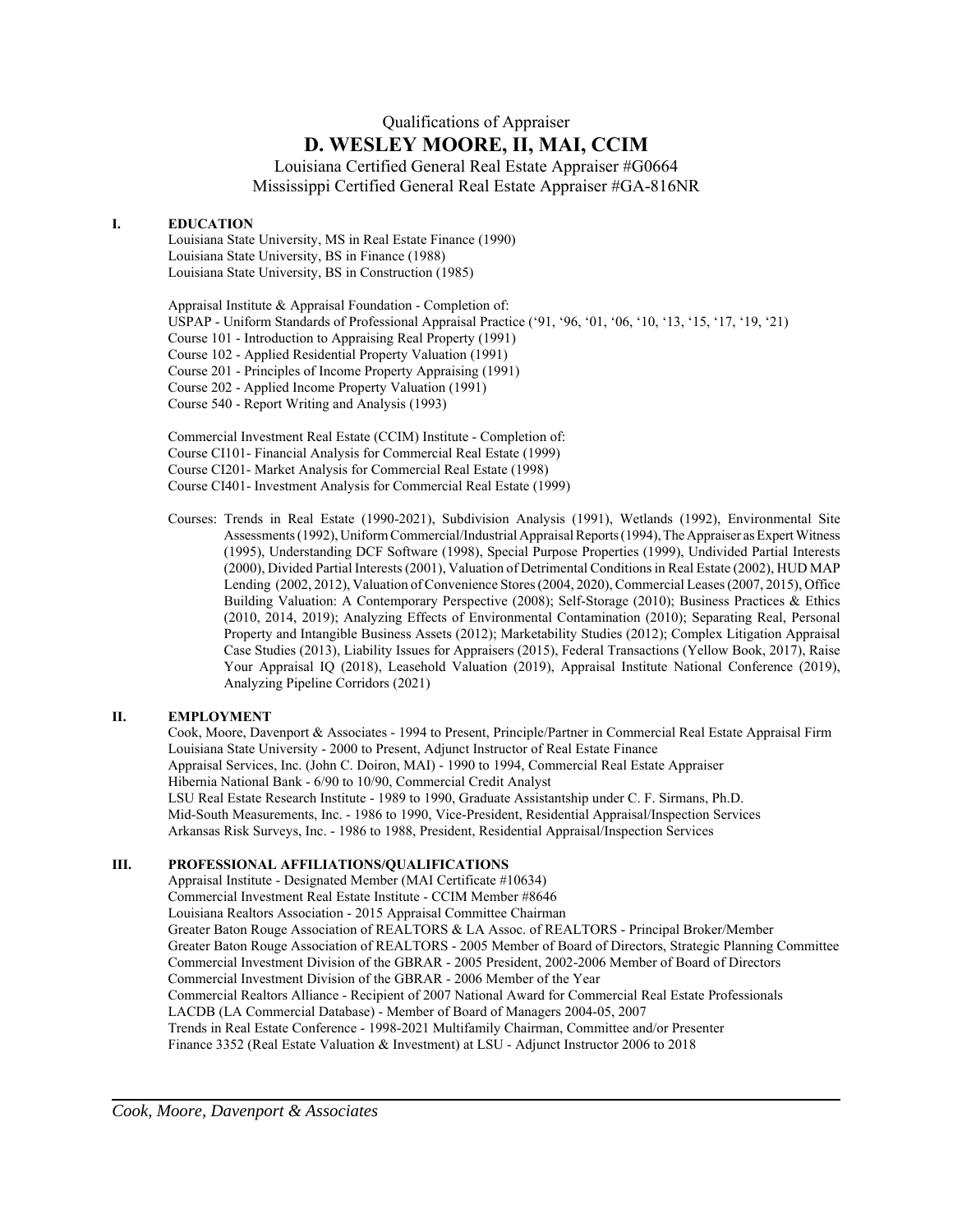### Qualifications - D. Wesley Moore, II, MAI, CCIM

# **IV. SPECIALIZED APPRAISAL EXPERIENCE**

I have signed, co-signed or otherwise had material involvement in the appraisal of numerous office buildings, retail buildings, industrial facilities, restaurants, convenience stores, self-storage facilities, and vacant, wetland and/or timberland tracts. A partial list of relevant properties is provided:

*Specialized Properties Office Buildings (Cont'd)*

Doe Valley Resort and Golf Course, Brandenburg, KY Womans Hospital, Baton Rouge, LA Our Lady of Lourdes Hospital, Lafayette, LA Women's & Children's Hospital, Lafayette, LA Bollinger Shipyard, Lockport, LA Vulcan Foundry, Denham Springs, LA Santa Maria Golf Club, Baton Rouge, LA Oak Harbor Golf Course, Slidell, LA Belle Terre Country Club, Laplace, LA Pride Drive Distribution Center, Hammond, LA Baton Rouge West Distribution Center, Port Allen, LA Tammany Highlands Development, Abita Springs, LA The City Club, Baton Rouge, LA Highpoint Bowling & Putt Putt, Denham Springs, LA Don Carter's All Star Lanes, Baton Rouge, LA The Grand (17-screen) Theatre, New Orleans, LA UA CitiPlace Cinema 11, Baton Rouge, LA The Palace Theatre 10-Plex, Hammond, LA Grand Cinema, Baton Rouge, LA Rave Cinema, Baton Rouge, LA Grand Theatre, Lafayette, LA Grand Theatre, New Iberia, LA Grand Theatre, Houma, LA The Audubon Cinema, Baton Rouge, LA Celebrity Cinema, Broussard, LA Celebrity Cinema, Ruston, LA St. James Place, Baton Rouge, LA Franklin Foundation Hospital, Franklin, LA Winnfield Hospital, Winnfield, LA Oakdale Community Hospital, Oakdale, LA Avoyelles Hospital, Marksville, LA St. Lukes General Hospital, Arnaudville, LA St. Francis Hospital North Campus, Monroe, LA St. Theresa Hospital, Kenner, LA

### *Office Buildings*

Bon Carre' Business Center, Baton Rouge, LA BellSouth Mobility Office Building, Baton Rouge, LA BellSouth Mobility Office Building, Orlando, FL CDI Center Office Building, Baton Rouge, LA IBM Building, Baton Rouge, LA Court Plaza Office Building, Baton Rouge, LA Community Coffee Office Building, Baton Rouge, LA Bank One South Tower, Baton Rouge, LA Blue Cross Headquarters, Baton Rouge, LA Corporate Centre Office Building, Baton Rouge, LA Sherwood Oaks Office Park, Baton Rouge, LA Sherwood Plaza Office Park, Baton Rouge, LA Bluebonnet Centre, Baton Rouge, LA IV United Plaza, Baton Rouge, LA XII United Plaza, Baton Rouge, LA Energy Centre, Baton Rouge, LA One American Place, LA Bank One Operations Center, Baton Rouge, LA Northpark Corporate Center II, Covington, LA Holiday Square, Covington, LA Whitney National Bank Building, Baton Rouge, LA

Hancock Bank Operations Center, Baton Rouge, LA CitiPlace Centre I, Baton Rouge, LA CitiPlace Centre II, Baton Rouge, LA CitiPlace Centre III, Baton Rouge, LA West Telecommunications Call Center, Baton Rouge Acadian Centre Office Building, Baton Rouge, LA Corporate Atrium Office Building, Baton Rouge, LA Elmwood Office Park DOE Buildings, Jefferson, LA The Stewart Building, Metairie, LA Heritage Plaza, Metairie, LA Latter Center West, Metairie, LA Columbia Medical Offices, Baton Rouge, LA Ochsner Medical Clinic, Baton Rouge, LA Williamson Eye Care & Surgery Center, Baton Rouge Earl K. Long Women's Clinic, Baton Rouge, LA I City Plaza, Baton Rouge, LA II City Plaza, Baton Rouge, LA

#### *Retail*

Acadian Perkins Shopping Center, Baton Rouge, LA Walker Plaza Shopping Center, Walker, LA Seville Plaza Shopping Center, Hammond, LA Westside Plaza, Hammond, LA Eastbank Shopping Center, Gonzales, LA Acadiana Square Shopping Center, Lafayette, LA Southdowns Shopping Center, Baton Rouge, LA Oak Grove Village Shopping Center, Prairieville, LA Oak Grove Plaza Shopping Center, Prairieville, LA Prairieville Plaza Shopping Center, Prairieville, LA Super Fresh Sav-a-Center, Zachary, LA Market Center at CitiPlace, Baton Rouge, LA Drusilla Shopping Center, Baton Rouge, LA Energy Plaza Shopping Center, Baton Rouge, LA Barnes & Noble Superstore, Baton Rouge, LA Central Plaza Shopping Center, Central, LA Winn Dixie Center, Prairieville, LA The Settlement, Baton Rouge, LA Parkway Plaza Shopping Center, Lafayette, LA Woodlawn Park Shopping Center, Baton Rouge, LA Siegen Village Shopping Center, Baton Rouge, LA Courtside Crossing, Baton Rouge, LA Essen Crossing Shopping Center, Baton Rouge, LA Marblegate - Phase II, Baton Rouge, LA Old River Marketplace, Shreveport, LA Shreveport Plaza, Shreveport, LA Lafayette Plaza, Lafayette, LA Jennings Plaza, Jennings, LA Sulphur Plaza, Sulphur, LA West Side Plaza, Houma, LA Eagle Plaza, Donaldsonville, LA Highland Plaza, Baton Rouge, LA Central Plaza, Central, LA Stirling 21 Center, Mandeville, LA Tiger Town Mall, Baton Rouge, LA Stirling Target Center, Lafayette, LA Northgate Mall, Lafayette, LA Arcadia Outlet Mall, Arcadia, LA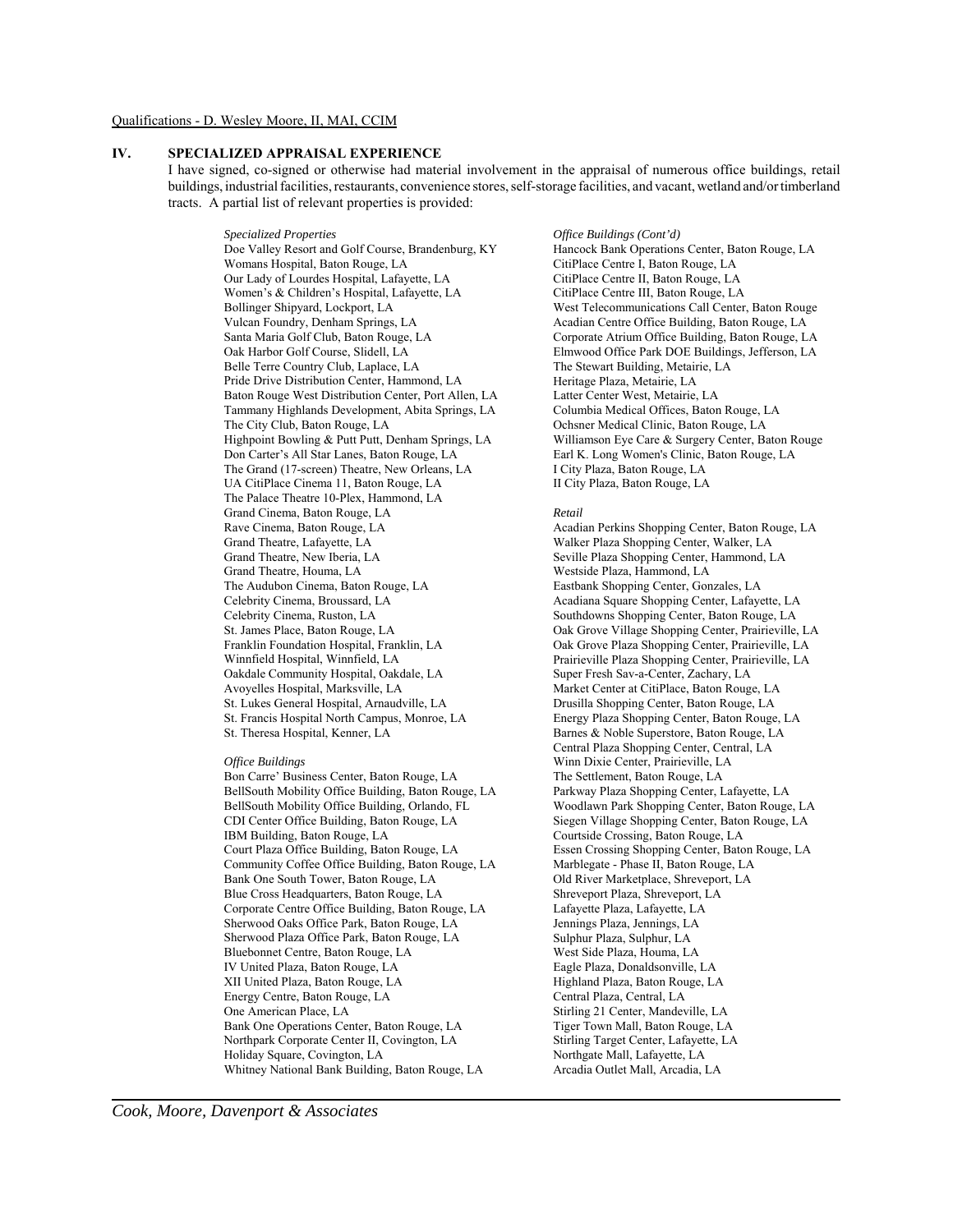### **IV. SPECIALIZED APPRAISAL EXPERIENCE (Continued)**

*Apartment Complexes* The Metal Works, New Orleans, LA Gulfway Terrace Apartments, New Orleans, LA Carrolton Parc Apartments, New Orleans, LA Civic Center Apartments, New Orleans, LA Harbourside Apartments, Slidell, LA The Park at Covington, Covington, LA Villages at Fountain Lake Apartments, Gonzales, LA Audubon Lake Apartments, Lafayette, LA The Landing at Bayou Canes, Houma, LA Houma Highlands, Houma, LA Bimini Bay Apartments, Houma, LA Autumn Woods, Shreveport, Shreveport, LA The Reserve at Bossier, Bossier City, LA Maison Couteau, Baton Rouge, LA Park East Apartments, Baton Rouge, LA Bellemont Victoria I & II, Baton Rouge, LA Canterbury Square Apartments, Baton Rouge, LA The Gates at CitiPlace Apartments, Baton Rouge, LA Atrium Tower, Baton Rouge, LA Normandy Village Apartments, Baton Rouge, LA Forestwood Apartments, Baton Rouge, LA Willow Bend Lake Apartments, Baton Rouge, LA Oakbrook Village Apartments, Baton Rouge, LA Mirage Villa Apartments, Baton Rouge, LA Varn Villa Apartments, Baton Rouge, LA Tiger Plaza Apartments, Baton Rouge, LA Lakeshore Place Apartments, Baton Rouge, LA Family Manor Apartments, Baton Rouge, LA Classic Heights Apartments, Baton Rouge, LA Camellia Trace Apartments, Baker, LA Stoneybrook Apartments, Zachary, LA Oaks of Kingsbridge, Baton Rouge, LA Broussard Plaza Apartments, Baton Rouge, LA Woodstone Apartments, Hammond, LA Maison Rouge Apartments, Baton Rouge, LA Urban Meadows Apartments, Baton Rouge, LA New Beginnings Apartments, Baton Rouge, LA Olde Goodwood Apartments, Baton Rouge, LA Park Plaza Apartments, Baton Rouge, LA Chateau Jacques Apartments, Baton Rouge, LA Southgate I Apartments, Baton Rouge, LA Patiohouse I Apartments, Baton Rouge, LA King's Court Apartments, Baton Rouge, LA Shenandoah Bend Apartments, Baton Rouge, LA Broussard Plaza Apartments, Baton Rouge, LA Park Regency Apartments, Baton Rouge, LA Sherwood North Apartments, Baton Rouge, LA Oak Royale West Apartments, Baton Rouge, LA Capital Lake Apartments, Baton Rouge, LA Fox Hill Apartments, Baton Rouge, LA Appletree Apartments, Baton Rouge, LA Longridge Apartments, Baton Rouge, LA Southgate Apartments, Baton Rouge, LA Highland Club Apartments, Baton Rouge, LA Canebreak Apartments, Shreveport, LA Lexington Place I Apartments, Bossier City, LA

Main Street Apartments, Lafayette, LA Chateau des Lions, Lafayette, LA Palmetto Apartments, New Orleans, LA Union Lofts, New Orleans, LA St. Charles Gardens, New Orleans, LA Sharlo Apartments, Baton Rouge, LA Feliciana Hills, St. Francisville, LA Provincial South Apartments, Baton Rouge, LA Treetops Apartments, Shreveport, LA Southpoint Apartments, Shreveport, LA Fox Trail Apartments, Shreveport, LA River Walk, Shreveport, LA Ames Garden Estates, Marrero, LA Pinnacle Homes at Coursey Place, Baton Rouge, LA CitiScapes at Essen Place, Baton Rouge, LA Lakeside Villas, Baton Rouge, LA New Richmond Place, Baton Rouge, LA Fountainbleau/Plantation Trace, Baton Rouge, LA Magnolia Place, Natchitoches, LA McKnight Manor, Opelousas, LA Pine Trace, Pineville, LA Hillcrest, Monroe, LA Ferriday Villa, Ferriday, LA The Patrician, Baton Rouge, LA Southern Meadows, Baton Rouge, LA Stadium Square, Baton Rouge, LA Southgate Towers, Baton Rouge, LA Live Oak Trace, Denham Springs, LA Pirates Bend, Baton Rouge, LA Melrose Place, Baton Rouge, LA Village Four, Baton Rouge, LA Ranch House, Baton Rouge, LA Pelican Bay, Baton Rouge, LA Copper Ridge Apartments, Baton Rouge, LA Cypress Lake Apartments, Baton Rouge, LA Turnberry Place Apartments, Baton Rouge, LA Magnolia Trace Apartments, Baton Rouge, LA El Cid Apartments, Baton Rouge, LA Kingston Pointe Apartments, Baton Rouge, LA Classic Apartments, Baton Rouge, LA Campus Apartments, Baton Rouge, LA Brightside Manor Apartments, Baton Rouge, LA Central Woods Townhomes, Central, LA Emberwood Apartments, Lafayette, LA Willow Bend Apartments, Lafayette, LA Acadian House Apartments, Lafayette, LA Brightside Crossing, Baton Rouge, LA Oakbrook Suites, Baton Rouge, LA Edgewood Place Apartments, Baton Rouge, LA Windsor Village Apartments, New Orleans, LA Sugar Mill Apartments, Kenner, LA Palmetto Place Apartments, Benton, LA Quail Court Apartments, Houma, LA Sweetwater Apartments, New Roads, LA King's Place Apartments, Thibodeaux, LA Georgetown Apartments, Baton Rouge, LA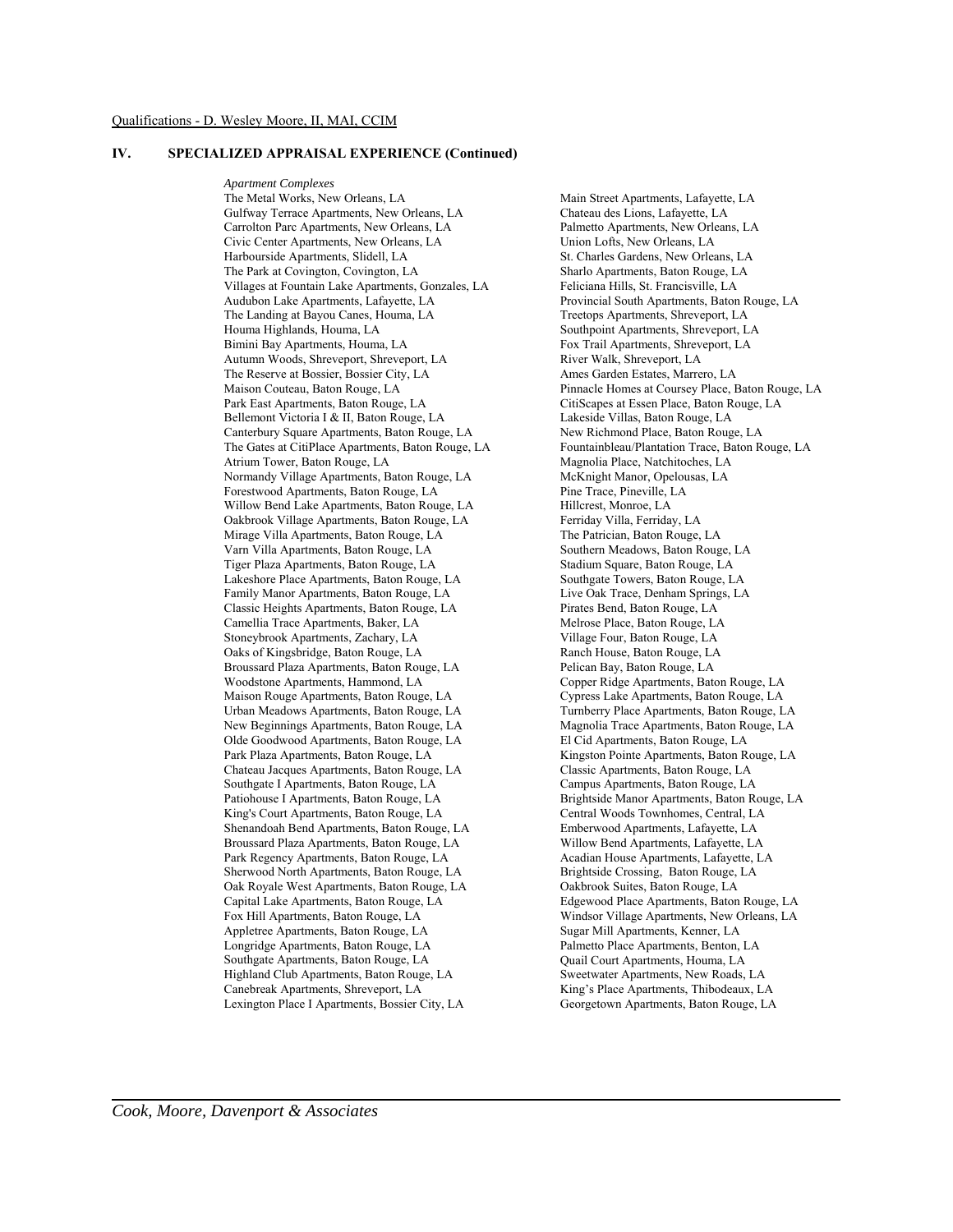# **IV. SPECIALIZED APPRAISAL EXPERIENCE (Continued)**

*Apartment Complexes* University House at Highland, Baton Rouge, LA Teakwood Village Apartments, Baton Rouge, LA Chateau Lafayette Apartments, Lafayette, LA King Louis IX Apartments, Lafayette, LA The Park on Bluebonnet, Baton Rouge, LA Mansions in the Park, Baton Rouge, LA Country Manor Apartments, Leesville, LA Somerset Apartments, DeRidder, LA Towne Oaks Apartments, Baton Rouge, LA The Embers at Timber Ridge, Lake Charles, LA Coventry Terrace, Baton Rouge, LA Dove Creek, Baton Rouge, LA Cypress Park, Baton Rouge, LA White Oaks Apartments, Oak Grove, LA Cotton Bayou, Monroe, LA Wooddale Park, Alexandria, LA Magnolia Trace Apartments, Alexandria, LA Lawson Heights, Alexandria, LA Beau Maisons, Lafayette, LA Beau Soliel, Lafayette, LA Chicory Place, Lafayette, LA Cottages of Acadia, Lafayette, LA Grande Pointe, Lafayette, LA Carmel Estates, Lafayette, LA Mon Chateau, Lafayette, LA Pinhook South Apartments, Lafayette, LA Bacmonila Apartments, New Iberia, LA Park Shadows, New Iberia, LA Villages at Westlake, Shreveport, LA Somerset Apartments, Derrider, LA Esplanade Ridge, Shreveport, LA Spring Ridge Apartments, Shreveport, LA Stockwell Landing, Bossier City, LA Lexington Place II, Bossier City, LA Walker Place, Bossier City, LA Creeks at Morrison, Hammond, LA Vantage Pointe Apartments, Zachary, LA Muller's Lofts, Lake Charles, LA Shadowwood Apartments, Lake Charles, LA Union Lofts, New Orleans, LA Saratoga Lofts, New Orleans, LA Jefferson Place Apartments, Marrero, LA Chateau Ames, Marrero, LA Lakewind East Apartments, New Orleans, LA Marigny Square, New Orleans, LA 1201 Canal Street, New Orleans, LA St. Michael Senior Apartments, New Orleans, LA Iberville IV Apartments, New Orleans, LA Village at Magnolia Trace, Zachary, LA Village Park Apartments, New Iberia, LA Sugarland Terrace, New Iberia, LA Chateau Creole Apartments, Houma, LA Krogen Kove Townhomes, Hammond, LA West View Apartments, Hammond, LA Arlington Townhomes, Baton Rouge, LA Ivy Park Apartments, Baton Rouge, LA Cane River Apartments, Houma, LA Columns at Long Farm, Baton Rouge, LA Camelia Gardens, Lafayette, LA LaSalle Apartments, New Orleans, LA

#### *Hotels*

Hotel Bentley, Alexandria, LA Traveler's Inn Motel, Lafayette, LA Newcourt Inn, Port Allen, LA Best Western Chateau Louisianne, Baton Rouge, LA Best Western Richmond Suites, Baton Rouge, LA Howard Johnson Plaza-Suite Hotel, Baton Rouge, LA Holiday Inn North, Lafayette, LA Shoney's Inn - Westport, Port Allen, LA Ramada Inn, Port Allen, LA Homewood Suites Hotel, Baton Rouge, LA Days Inn of Baton Rouge Howard Johnson Hotel, Gretna, LA Comfort Inn, Baton Rouge, LA Days Inn & Suites, Gonzales, LA Alamo Plaza Hotel, Baton Rouge, LA Sun Suites Hotel, Baton Rouge, LA Quality Suites Hotel, Baton Rouge, LA TownePlace Suites, Baton Rouge, LA SpringHill Suites, Baton Rouge, LA Fairfield Inn, Baton Rouge, LA Renaissance Marriott, Baton Rouge, LA Red Lion Inn, Baton Rouge, LA Holiday Inn South, Baton Rouge, LA Value Place Suites, Baton Rouge, LA Renaissance Marriott, Baton Rouge, LA Candlewood Suites, Baton Rouge, LA Holiday Inn South, Baton Rouge, LA Radisson, Baton Rouge, LA Days Inn, Thibodaux, LA Staybridge Suites, Baton Rouge, LA Home2Suites, Baton Rouge, LA Home2Suites, Alexandria, LA Marriott Autograph Watermark, Baton Rouge, LA Comfort Inn, Gonzales, LA America's Best Value Inn, Denham Springs, LA Best Western, Gonzales, LA Best Western, St. Francisville, LA Motel 6, Port Allen & Baton Rouge, LA Holiday Inn Express, Baton Rouge, LA Hampton Inn, Denham Springs, LA Lod Cook Conference Center, Baton Rouge, LA Comfort Suites, Baton Rouge, LA TRU by Hilton, Baton Rouge, LA Fairfield Inn & Suites, Houma, LA Microtel, Pearl River, LA Wingate by Windham, Slidell, LA Microtel, Houma, LA Holiday Inn, Houma, LA OYO Hotel, Port Allen, LA

*Correctional Facilities*

Richwood Correctional Center, Monroe, LA Catahoula Correctional, Harrisonburg, LA Jackson Correctional Center, Jonesboro, LA Richland Parish Dentention Center, Rayville, LA River Correctional Center, Ferriday, LA LaSalle Correctional Center, Urania, LA Irwin Detention Center, Ocilla, GA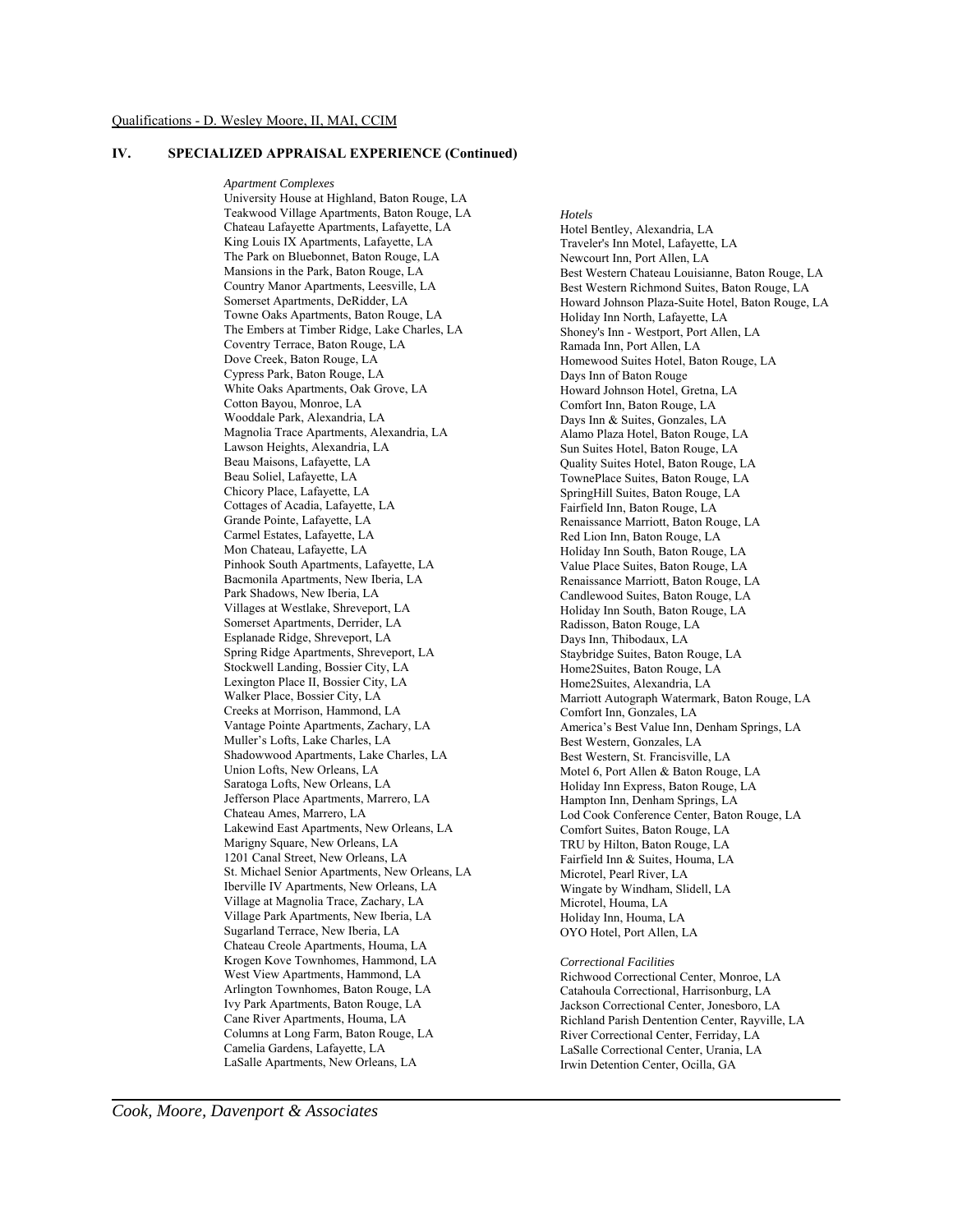# **V. CLIENT/REFERENCE LIST**

*Banks* Capital One Bank Hancock Whitney Bank Bank of America Wells Fargo Bank LaSalle Bank JP Morgan Chase Bank B1Bank Regions Bank The First, ANBA BancorpSouth US Bank RBC Bank Omni Bank Teche Federal First Horizon/Iberia Bank Bank Plus First American Bank St. Martin Bank & Trust Alliance Bank City National Bank Gulf Coast Bank Bank of Commerce First Guaranty Bank Louisiana Bank & Trust PNC Bank Star Bank First Bank First National Bank of Commerce Fidelity Bank Fidelity Homestead Citizens Bank & Trust American Gateway Bank Iberville Bank & Trust United Community Bank Mid-South Bank Washington State Bank Bank of Zachary Mississippi River Bank & Trust California Bank & Trust HSA Wexford Bancgroup Ocwen Federal Bank Central Progressive Bank Investar Bank State Bank Key Bank Wachovia Red River Bank First NBC Trustmark Bank *Mortgage Companies* Prudential Huntoon Paige Walker-Dunlop Red Stone Agency Lending Dougherty Mortgage

TransAmerica Commercial Finance Column Financial GE Capital Wachovia MMA Financial AMI Capital CIBC World Markets Corporation Reilly Mortgage National Realty Funding, Inc. Greystone Commercial Mortgage Red Capital Hanover Capital Corporation Glaser Financial PW Funding Eustis Mortgage JP Morgan Mortgage Capital Archon Financial Arbor National AMRESCO DLJ Mortgage Capital Lehman Brothers Standard Mortgage Guilford Capital Corporation Central Park Funding Bridger Funding Andrews Commercial Mortgage United Companies Financial Corp Rockport Mortgage Greenwich Capital Interbay Funding Bayview Financial Silverhill Financial Mercury Financial Enterprise Mortgage Investments Centennial Mortgage Prudential Mortgage Capital Collateral Mortgage Velocity Capital CharterMac CapMark GMAC Commercial Finance Davis-Penn Mortgage Eastern Mortgage Capital *Governmental & Corporate Clients* Wal-Mart Stores, Inc. Dollar General Corporation

Federal Deposit Insurance Corporation (FDIC) McDonald's Corporation Protective Life Insurance Company W. P. Carey & Co., LLC Southeastern Louisiana University Principal Financial Group Exxon Corporation Port of New Orleans State of Louisiana - Division of Administration LA Department of Transportation & Development Parish of Ascension Iberville Parish Stirling Properties

Lend Lease Real Estate Credit Suisse First Boston Midland Funding Services Highland Mortgage